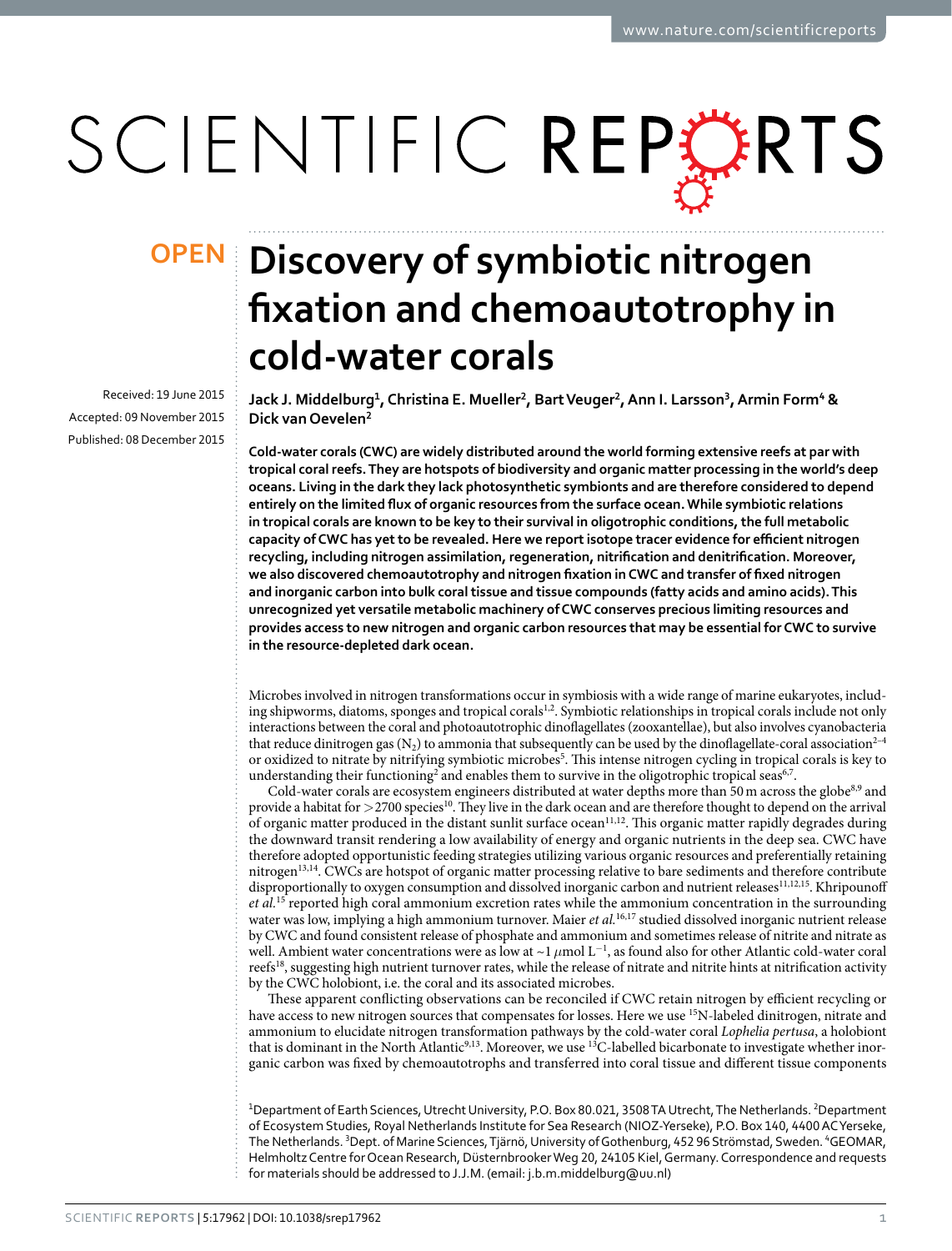

<span id="page-1-0"></span>**Figure 1.** (A) <sup>15</sup>NO<sub>3</sub><sup>−</sup> addition experiment. Denitrification associated with white and red *L. pertusa* from the Trondheim Fjord. Tracer was added at two concentration levels (see M&M). (**B**) <sup>15</sup>N<sub>2</sub> addition experiment. Fixation of N2 based on tracer incorporation in coral tissue of red and white *L. pertusa* (Trondheim Fjord) and transfer to dissolved  $\mathrm{NH_4^+}$  and  $\mathrm{NO_3^-}$  pools. Results are shown as average  $\pm$  SD.

including hydrolysable amino acids (HAAs), total fatty acids (TFAs) and phospholipid-derived fatty acids (PLFAs). Compound specific isotope analysis of bacterial PLFAs allowed us to trace the flow of carbon from the dissolved inorganic carbon pool via chemoautotrophic bacteria to the CWC.

#### **Results**

**Nitrogen cycling.** Both the white and red phenotypes of *L. pertusa* from Trondheim fjord (Norwegian Shelf) were studied for nitrogen transformation activities using <sup>15</sup>N labeled substrates. Addition of <sup>15</sup>NO<sub>3</sub> resulted in the formation of 15N-labelled nitrogen gas within 24 hours ([Fig. 1A](#page-1-0)). Denitrification rates in white *L. pertusa* were significantly higher than those in the red phenotype at low nitrate (Kruskal-Wallis,  $p < 0.05$ ).

Within 24 hours, <sup>15</sup>N added in the form of N<sub>2</sub> was traced into the organic coral tissue of both color morphs ([Fig. 1B](#page-1-0)), indicating that the holobiont *L. pertusa* performs N<sub>2</sub> fixation, an energy-demanding process, in the dark ocean. Moreover, nitrogen fixation was higher than denitrification for both phenotypes indicating that CWC are a source of fixed nitrogen to the deep ocean. Within 24hours, net fixation was about 85–90% of gross nitrogen fixation. About 6–13% of the  ${}^{15}N_2$  fixed by nitrogen-fixing symbionts was excreted directly as ammonium by the symbionts or regenerated to ammonium and subsequently nitrified [\(Fig. 1B](#page-1-0)) indicating a tight coupling between ammonium release and consumption. Gross production and consumption of ammonium based on isotope dilution calculations<sup>[19](#page-7-16)</sup> varied between 2.4 and 6.9  $\mu$ g N g<sup>-1</sup> DW d<sup>-1</sup> and 0.7 and 1.2  $\mu$ g N g<sup>-1</sup> DW d<sup>-1</sup>, respectively ([Table 1\)](#page-2-0) and were much higher than rates of nitrification, denitrification and nitrogen fixation. Nitrification contributed less than 1% to ammonium consumption indicating most ammonium was assimilated into organic compounds.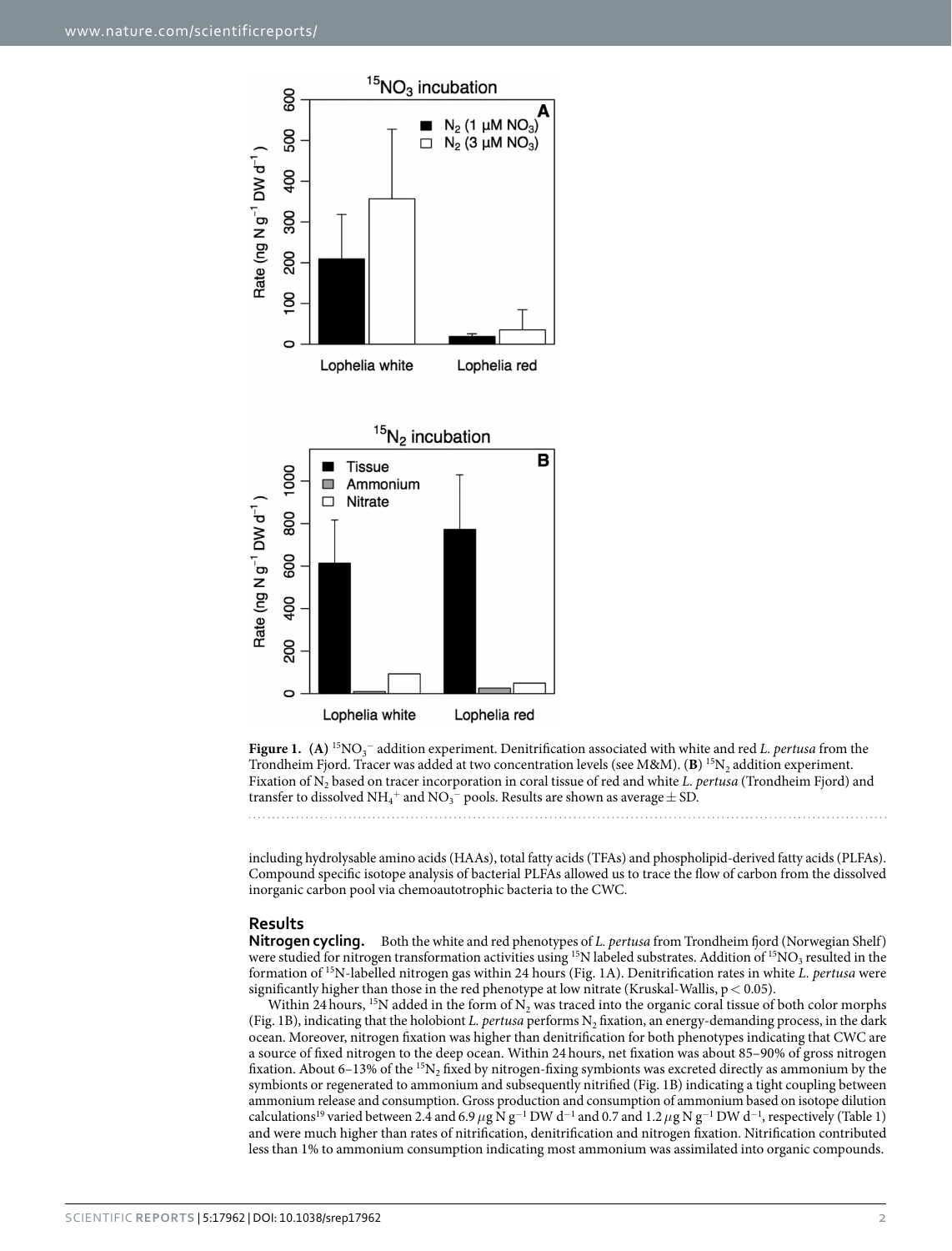<span id="page-2-0"></span>

| <b>Treatment</b>              | <b>Total Production</b><br>$\mu$ g N g <sup>-1</sup> DW d <sup>-1</sup> | Net production<br>$\mu$ g N g <sup>-1</sup> DW d <sup>-1</sup> | Consumption $\mu$ g N<br>$g^{-1}$ DW d <sup>-1</sup> | Nitrification ng N<br>$g^{-1}$ DW d <sup>-1</sup> |
|-------------------------------|-------------------------------------------------------------------------|----------------------------------------------------------------|------------------------------------------------------|---------------------------------------------------|
| L. pertusa<br>white $1 \mu M$ | $6.9 \pm 1.1$                                                           | $5.7 \pm 1.1$                                                  | $1.2 \pm 0.1$                                        | $14.6 \pm 15.7$                                   |
| L. pertusa<br>white $3 \mu$ M | $5.0 + 0.2$                                                             | $4.1 \pm 0.1$                                                  | $0.9 \pm 0.3$                                        | $5.9 + 1.4$                                       |
| L. pertusa red<br>$1 \mu M$   | $6.0 \pm 2.0$                                                           | $5.2 \pm 1.8$                                                  | $0.8 \pm 0.5$                                        | $3.0 \pm 4.8$                                     |
| L. pertusa red<br>$3 \mu M$   | $2.4 \pm 0.5$                                                           | $2.3 \pm 0.3$                                                  | $0.7 \pm 0.6$                                        | $1.4 \pm 2.4$                                     |

**Table 1. Results from the <sup>15</sup>NH<sub>4</sub><sup>+</sup> addition experiment. Total and net ammonium production, total** consumption and nitrification by red and white *L. pertusa* from Trondheim fjord. All data are the average  $\pm$  SD and were obtained after an addition of 1 or 3  $\mu$ M NH<sub>4</sub><sup>+</sup> and incubation during two days. Note that nitrification rates are expressed in ng rather than *μ*g N.

<span id="page-2-1"></span>

| <b>CWC</b>                     | <b>Carbon Fixation ng</b><br>$C g^{-1} D W d^{-1}$ | Ammonium<br>incorporation ng $N g^{-1}$<br>$DWd^{-1}$ |  |
|--------------------------------|----------------------------------------------------|-------------------------------------------------------|--|
| L. pertusa white,<br>Tisler    | $931 + 294$                                        | $261 + 155$                                           |  |
| L. pertusa white,<br>Trondheim | $1016 + 363$                                       | $139 + 22$                                            |  |
| L. pertusa red,<br>Trondheim   | $1394 + 464$                                       | $191 + 59$                                            |  |

**Table 2. Dissolved inorganic carbon and ammonium incorporation in tissue of red and white** *L. pertusa.* Results are shown as average  $\pm$  SD.

**Carbon fixation and ammonium assimilation.** White and red *L. pertusa* from Trondheim fjord were exposed to <sup>15</sup>N-labelled ammonium and <sup>13</sup>C-labelled dissolved inorganic carbon for 4 to 10 days. Both<sup>15</sup>N and  $^{13}$ C were incorporate[d](#page-2-1) into coral tissue ([Table 2](#page-2-1)), with no significant differences between color morphs for either ammonium or inorganic carbon fixation. Inorganic carbon fixation by CWC represents the first evidence for chemoautotrophy and we therefore executed a similar experiment with white *L. pertusa* from Tisler reef (Norwegian Skagerrak). Tisler reef *L. pertusa* also assimilated ammonium and inorganic carbon in its tissue and with similar rates (Kruskal-Wallis,  $p > 0.05$ ; [Table 2](#page-2-1)). The added <sup>13</sup>C was also incorporated into coral skeleton with rates of 23 ± 16 µg C g<sup>−1</sup> DW d<sup>−1</sup> and 33 ± 17 µg C g<sup>−1</sup> DW d<sup>−1</sup>, for white and red *L. pertusa* from Trondheim fjord respectively, while corals from the Tisler reef showed an incorporation rate of  $46\pm25\,\mu$ g C g<sup>−1</sup> DW d<sup>−1</sup>.

For the Tisler reef experiment the fate of assimilated inorganic substrates was also traced into specific tissue components ([Fig. 2A\)](#page-3-0), including total fa[tty acids](#page-3-0) (<sup>13</sup>C), polar-lipid derived fatty acids (<sup>13</sup>C) and amino acids (<sup>13</sup>C, <sup>15</sup>N). The <sup>15</sup>N and <sup>13</sup>C assimilated were incorporated into all amino acids [\(Fig. 2B](#page-3-0)), but D-al biomarker. Highest tracer recoveries were in glutamine, asparagine and methionine, but also significant amounts were incorporated in essential amino acids such as isoleucine and leucine.

Within the polar-lipid derived fatty acids about a quarter of <sup>13</sup>C label was incorporated into C16:0, C16:1ω7 and C18:1 $\omega$ 7 [\(Fig. 2C](#page-3-0)) which are characteristically dominant in nitrifying and sulfur-oxidizing bacteria<sup>[20](#page-7-17)</sup>. Interestingly, some long-chain PLFAs (C22:1ω9c, C22:4ω6, C22:5ω3 and C20:5ω3) were also readily labeled with <sup>13</sup>C ([Fig. 2C\)](#page-3-0) and thus have been produced *de novo* by the coral since bacteria generally only produce short chain PLFA. This trophic transfer of 13C from the bacterial symbionts to the coral host evidently shows that chemoautotrophic bacteria supplement the coral's carbon and energy demand.

#### **Discussion**

**Nitrogen cycling in CWC.** Living in the resource-depleted dark ocean CWC feed on a variety of organic resources including algae, bacteria, zooplankton, phytodetritus and dissolved organic matter<sup>[13](#page-7-10),[14](#page-7-11)</sup>. This flexibility in heterotrophic feeding enables CWC to optimally acquire the scarce resources. However, high rates of ammonium excretion[15–17](#page-7-12) implicate large nitrogen losses. It is evident that long-term survival also implies conserving limiting resources via efficient recycling. All targeted nitrogen processes were actively mediated by the cold-water coral holobiont *L. pertusa* [\(Fig. 3](#page-3-1)). The co-occurrence of ammonium production and assimilation, nitrification, denitrification, and nitrogen fixation indicates a complete nitrogen cycle in cold-water reefs similar to that inferred for tropical reefs $2,21$ .

The <sup>15</sup>N<sub>2</sub> labeling results presented here ([Fig. 1B](#page-1-0)) are consistent with recent studies<sup>22,23</sup> reporting gene sequences of cyanobacteria and the bacterial genus *Vibrio* in *L. pertusa* samples, each of them able to perform the required metabolic pathways for nitrogen fixation<sup>[3](#page-7-21)[,4](#page-7-22)[,24](#page-7-23)</sup>. These, or related microbes, may be involved in N<sub>2</sub> fixation by the cold-water coral holobiont. Since photoautotrophy can be excluded in the dark ocean, the microbial symbionts fixing nitrogen in *L. pertusa* are most likely supported by organic compounds released by their coral host to fuel  $N_2$  fixation<sup>2[,6](#page-7-3)</sup>. Respiration by the corals and pelagic microbes may temporarily lower oxygen concentration in the reef water<sup>[25](#page-7-24)</sup> and thereby favor the activity of the oxygen sensitive N<sub>2</sub>-fixation enzyme nitrogenase<sup>[1,](#page-7-0)[6](#page-7-3),24</sup>.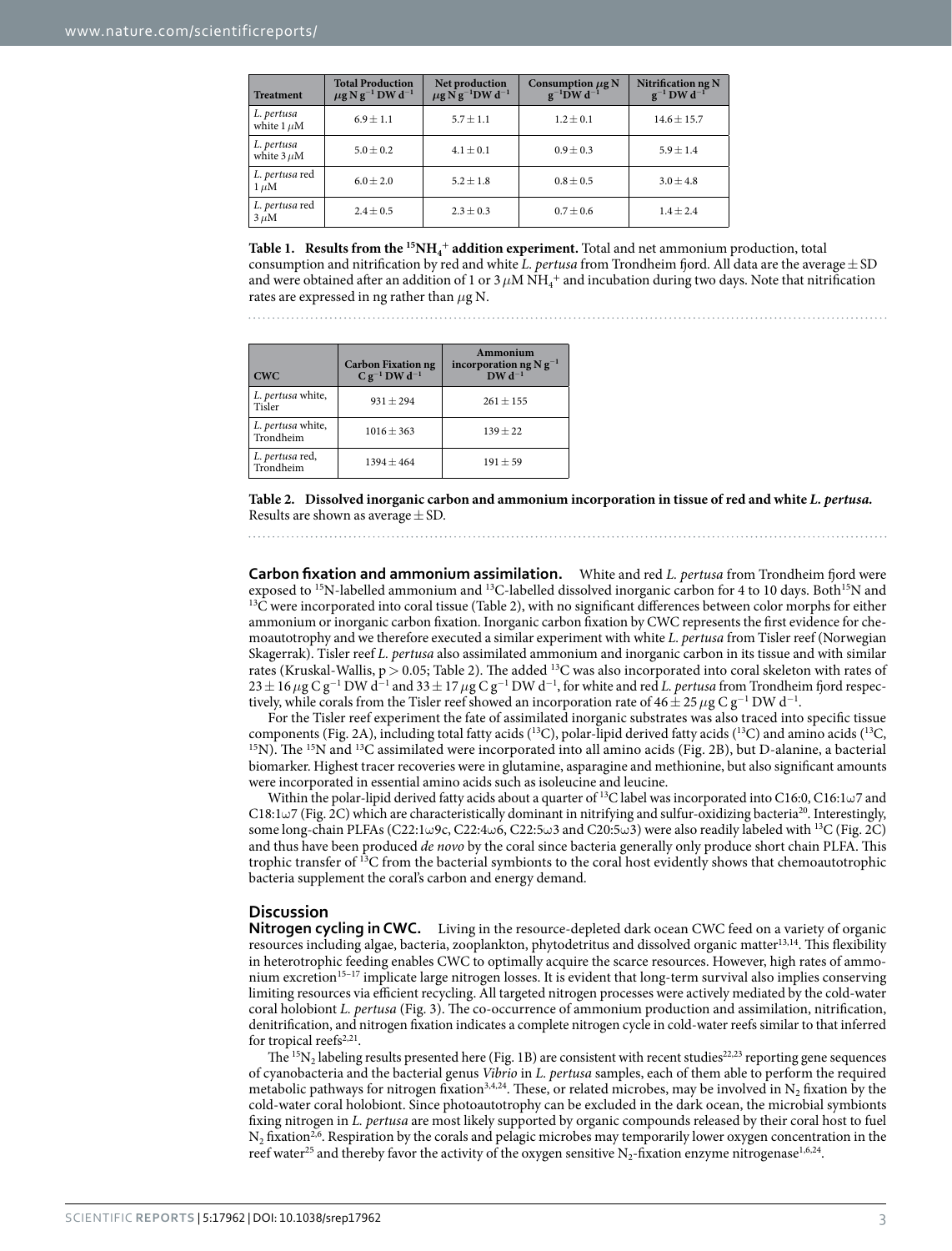

<span id="page-3-0"></span>



<span id="page-3-1"></span>**Figure 3. A simplified overview of nitrogen cycling (ng N g<sup>−</sup><sup>1</sup> DW d<sup>−</sup><sup>1</sup> ) in cold-water corals.** Red arrows indicate processes contributing to nitrogen acquisition/retention. Rates are based on those presented in [Fig. 1](#page-1-0) and [Tables 1](#page-2-0) and [2](#page-2-1).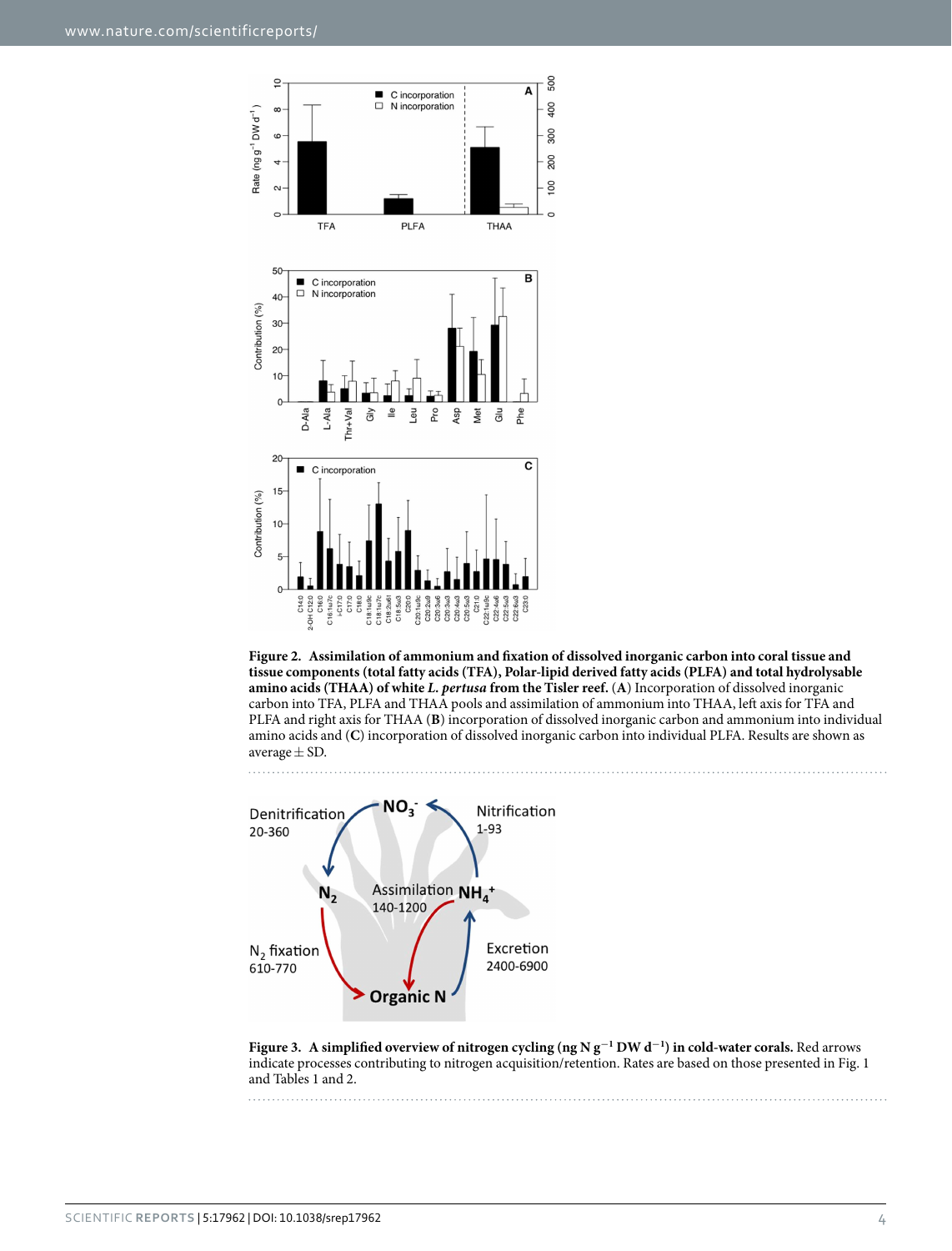Low oxygen concentrations may also stimulate denitrification, the microbial reduction of nitrate to dinitrogen as observed in our experiments ([Fig. 1A\)](#page-1-0). It is unclear when or where denitrification occurs in *L. pertusa*, but the required anaerobic conditions suggests that denitrification can occur during polyp retraction, in micro-niches in the coral mucus layer or in the gut cavity[26](#page-7-25). Denitrification rates were higher in white than red *L. pertusa* [\(Fig. 1A\)](#page-1-0). This difference is consistent with the dominance of mixotrophic Rodobacteraceae in white *L. pertusa*<sup>22</sup>, a family that includes denitrifiers<sup>27</sup>

Our experiments provided multiple indications for an actively nitrifying community. First, 15N added in the form of ammonium was readily transferred to nitrate [\(Table 1](#page-2-0)). Second, 6–13% of the <sup>15</sup>N<sub>2</sub> fixed by nitrogen-fixing symbionts was regenerated and subsequently nitrified [\(Fig. 1B\)](#page-1-0). Nitrification activity in CWC is consistent with the recent documentation of marine group 1 Thaumarchaeota in *L. pertusa* at Rockall Bank[28](#page-8-0), a group of organ-isms involved in nitrification<sup>[29](#page-8-1)</sup>. Moreover, PLFA biomarkers for nitrifying and sulphur-oxidizing bacteria (C16:0, C16:1ω7 and C18:1ω7) incorporated most of the inorganic <sup>13</sup>C among the PLFA [\(Fig. 2C\)](#page-3-0).

This versatility in CWC nitrogen recycling reduces loss of nitrogen, allows for adjustment to changing availability in quantity and quality of resources and may thus be key to survival in the resource-depleted dark ocean. Moreover, nitrogen fixation by microbial symbionts provides corals with new organic nitrogen, complementing organic nitrogen obtained from their diet ([Fig. 3\)](#page-3-1). Ammonium production (2400–6900ng N per gram dw per day) approximates total nitrogen acquisition via heterotroph feeding and nitrogen fixation (610–770ng N per gram dw per day ), indicating that nitrogen fixation contributes between 9 and 32% to CWC nitrogen requirement. This additional N source may explain the release of mucus with a lower than Redfield C:N ratio<sup>25</sup>

Although this efficient nitrogen recycling and nitrogen fixation may be beneficial for CWC functioning, simple calculations indicate that is of limited importance for the nitrogen cycle of the deep ocean. On the basis of an average nitrogen fixation rate of 667ng N per gram dw per day ([Fig. 1B\)](#page-1-0) or 204ng N per polyp per day, and ∼12,000 polyps per m<sup>2</sup> (11), one obtains  $\sim$ 0.9 g N m<sup>-2</sup> y<sup>-1</sup>. This is likely an upper estimate because of the high density of polyps in the studied system, but it is similar to nitrogen fixation rates found in coastal sediments<sup>[30](#page-8-2),[31](#page-8-3)</sup>. Assuming a CWC reef extension similar to that of tropical coral reefs<sup>[8](#page-7-5)</sup>, this relates to a global nitrogen fixation rate of  $\sim$ 0.5 Tg N y<sup>−1</sup>, which is an insignificant contribution to global open ocean nitrogen fixation (∼140 to ∼177 Tg N y<sup>−1</sup>), and only a small contribution to total shelf nitrogen fixation ( $\sim$ 17 Tg N y<sup>-1 [32](#page-8-4)</sup>).

**Chemoautotrophy in CWC.** *L. pertusa* showed significant rates of inorganic carbon fixation in organic tissue ([Table 2\)](#page-2-1) and tissue components (HAA, TFA and PLFA; [Fig. 2A\)](#page-3-0), indicating a role of chemolithoautotrophs in moderating carbon flow to the coral. The energy for chemoautotrophy comes from the oxidation of substances such as ammonium or reduced sulfur. The observed stoichiometry of 10–100  $\mu$ mol HCO<sub>3</sub><sup>–</sup> fixed for about 1  $\mu$ mol NO<sub>3</sub><sup>−</sup> produced differs considerably from the typical nitrifier stoichiometry of 0.1  $\mu$ mol HCO<sub>3</sub><sup>−</sup> fixed for 1  $\mu$ mol  $\mathrm{NO_3}^-$  produced. This stoichiometric mismatch indicates that other chemoautotrophs, such as sulfur oxidizing bacteria of which sequences have been observed in *L. pertusa*[22](#page-7-19), also may have contributed to inorganic carbon fixation. PLFA results indicate that most of the 13C label was recovered in C16:0, C16:1ω7 and C18:1ω7. These PLFA are abundant not only in nitrifying, but also sulfur-oxidizing bacteria<sup>20</sup>.

While inorganic carbon was initially fixed by chemoautotrophic symbionts, the carbon was subsequently transferred to the coral as evidenced by the appearance of label in PLFA with a chain length >20, in particular C22:1ω9c, C22:4ω6, C22:5ω3 and C20:5ω3, which must have been produced by the animal. However, whether coral preys on chemoautotrophic bacteria contained within the mucus layer<sup>[33](#page-8-5)</sup> or whether the bacteria release organic compounds, which the coral then takes up remains to be resolved.

Microbial assimilation of inorganic carbon and ammonium and subsequent transfer to the coral is also evi-dent from the labeling pattern of coral amino acids [\(Fig. 2B](#page-3-0)). The <sup>13</sup>C and <sup>15</sup>N assimilated was primarily recovered in glutamine and asparagine, consistent with known pathways of ammonium assimilation and amino acid synthesis<sup>34</sup>. Striking are the high enrichment of methionine and formation of isoleucine, leucine, phenylalanine and valine+threonine (lumped because not well resolved in the chromatogram), because these are considered to be essential amino acids, which many animals are considered either incapable of synthesizing or only synthesizing it in insufficient amounts to meet their metabolic needs<sup>34</sup>. These results are in agreement with *de novo* synthesis observed for tropical corals<sup>34</sup>, indicating that tropical and cold-water coral holobionts are able to synthesize putative "essential" amino acids. The *de novo* synthesis of amino acids by CWC poses a challenge to the use of compositional and isotope data in diet studies that are based on putative heterotrophic feeding. These newly formed essential amino acids may be transferred up the reef-associated food web, because of corallivory by echinoids as recently reported on Atlantic reefs<sup>35</sup>.

The intensive recycling of nitrogen, the assimilation of ammonium and inorganic carbon into coral tissue and the *de novo* synthesis of putative essential amino acids and fatty acids (including C20:5ω3 and C22:6ω3) suggest that natural abundance isotope and biomarker approaches should be used with care when based on the concept of putative heterotrophic feeding. Intensive recycling of nitrogen, *in situ* nitrogen fixation and assimilation of ammonium may cause changes in bulk coral tissue  $\delta^{15}N$  values complicating diet and trophic level inferences from natural abundance isotope ratios. Similarly, compound-specific isotope analysis of amino acids is increasingly used to infer diet and trophic transfers, including deep-sea corals<sup>36-38</sup>. The underlying rationale is a division between non-essential and essential amino acids. Our data clearly show that, at least for *L. pertusa*, all amino acids can be generated *de novo*, including the putative essential isoleucine, leucine and threonine+valine. However, comparing inorganic carbon fixation from this study with coral respiration<sup>[39](#page-8-9),[40](#page-8-10)</sup> it appears that chemoautotrophy provides less than 2% of the energy supply to *L. pertusa*.

Overall, chemoautotrophy, nitrogen fixation and efficient recycling of nitrogen by microbial symbionts may be perquisites for the longevity of CWC in the dark, resources-limited ocean. However, our findings require follow-up studies to elucidate the importance of chemoautotrophy, nitrogen fixation and efficient nitrogen recycling for CWC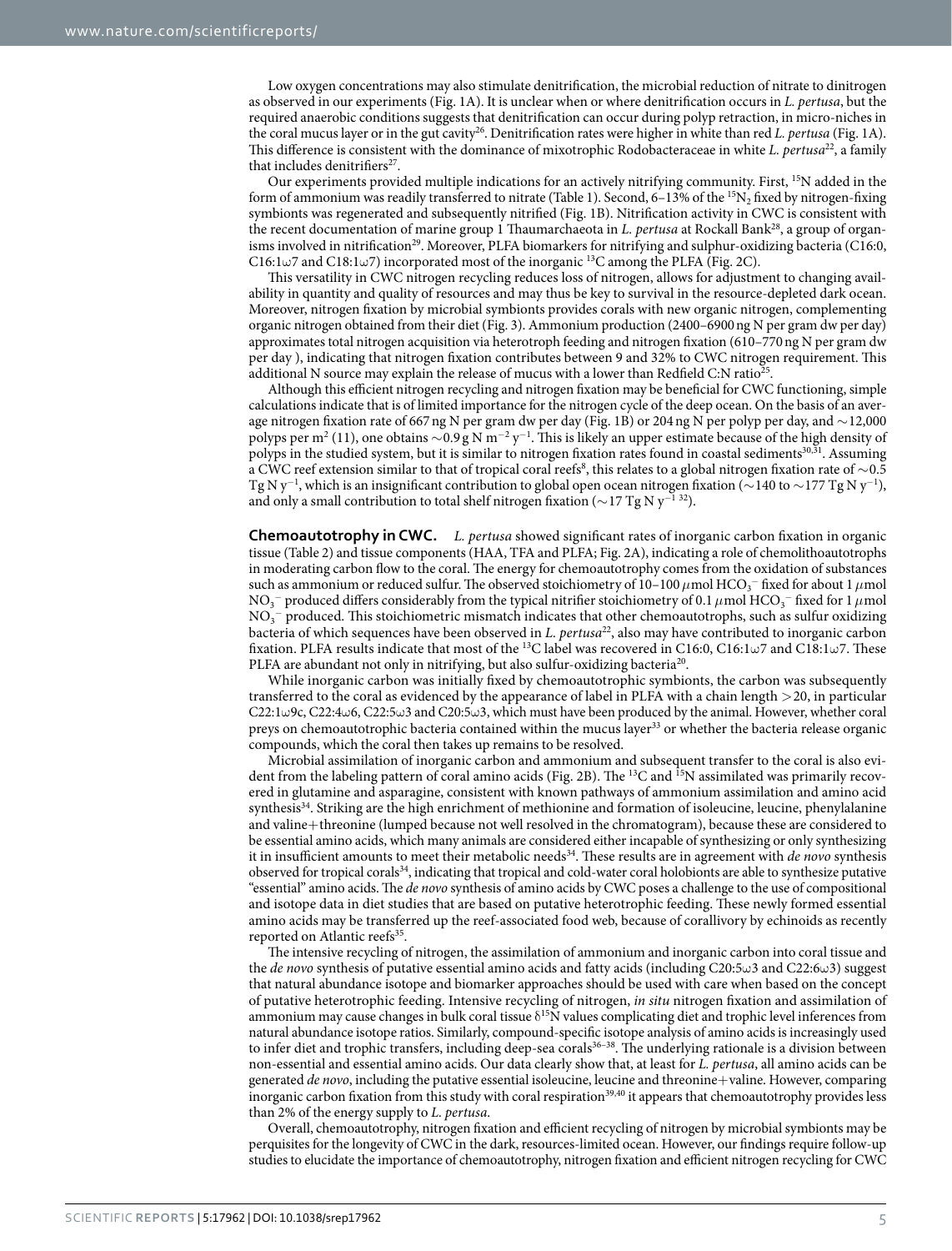<span id="page-5-0"></span>

| <b>Treatment</b>           | <b>Measurement</b>                            | Process                                                  | Incubation<br>Period (d) | Trondheim<br>fjord<br>(P420) | <b>Tisler reef</b><br>(SICT)  |  |  |  |  |
|----------------------------|-----------------------------------------------|----------------------------------------------------------|--------------------------|------------------------------|-------------------------------|--|--|--|--|
| Nitrogen cycling           |                                               |                                                          |                          |                              |                               |  |  |  |  |
| $^{15}N_2$                 | 15N Tissue<br>$^{15}NH_{4}$ + $^{15}NO_{3}$ – | $N_{2}$ -fixation Ammonium<br>regeneration Nitrification |                          | L. pertusa<br>white, red     |                               |  |  |  |  |
| $^{15}NO_3^-$              | $^{15}N_2$                                    | Denitrification                                          |                          | L. pertusa<br>white, red     |                               |  |  |  |  |
| $^{15}NH_{4}$ <sup>+</sup> | $^{15}NH_{4}$ + &<br>$NH_4^{+15}NO_3^-$       | Ammonium regeneration<br>& consumption<br>Nitrification  | 2                        | L. pertusa<br>white, red     |                               |  |  |  |  |
| Assimilation               |                                               |                                                          |                          |                              |                               |  |  |  |  |
| $^{15}NH_{4}$ <sup>+</sup> | 15N Tissue <sup>*</sup>                       | Ammonium assimilation                                    | $4 - 10$                 | L. pertusa<br>white, red     | L. pertusa white*             |  |  |  |  |
| ${}^{13}$ C-DIC            | 13C Tissue <sup>*</sup>                       | DIC-fixation                                             | $4 - 10$                 | L. pertusa<br>white, red     | L. pertusa white <sup>*</sup> |  |  |  |  |

**Table 3. Experimental design and procedures.** All experiments were carried out either during the Poseidon cruise P420 or at the Sven Lovén Centre in Tjärnö (SLC-T). "detailed tissue analysis including <sup>15</sup>N/<sup>13</sup>C HAAs, <sup>13</sup>C TFAs and <sup>13</sup>C PLFAs were only conducted on corals harvested at the Tisler reef.

food web functioning, for carbon and nitrogen budgets and the use of deep-sea corals for paleoenvironmental reconstructions.

### **Material and Methods**

The experiments were either carried out on board of the RV Poseidon during the cruise P420 to Trondheim fjord (Norway) or in the laboratory at the Sven Lovén Centre for Marine Sciences in Tjärnö, Sweden ([Table 3\)](#page-5-0).

**Sampling locations and maintenance.** The corals used in this study were harvested from two different locations. Red and white *L. pertusa* were collected at 30–40 m deep in the Trondheim fjord using the manned submersible JAGO during the Poseidon cruise P420 in September 2011. Coral fragments were cut on-board in small pieces (~2-4 g DW (dry weight) piece<sup>-1</sup> and ~7-11 polyps piece<sup>-1</sup>) to fit the incubation bottles and were acclimated 2 to 3 days in a 500 L tank filled with seawater at a temperature of 7–8 °C. No food was supplied during the acclimation period. Red and white corals from Trondheim fjord were used to measure transfer from the inorganic carbon pool to coral organic tissue and for a detailed nitrogen cycling study involving quantification of N2-fixation, nitrification, denitrification and ammonium assimilation/release. Shipboard incubations with CWC from Trondheim fjord for nitrogen transformation activities were done at 7 °C and in the dark, and replicated three times for each treatment and color morph. Besides the shaking provided by the movement of the ship, every 6 to 8hours each incubation bottle was gently shaken by hand to mix the incubation water.

At the Tisler reef [13](#page-7-10), white *L. pertusa* branches were collected specifically for a detailed investigation of the assimilation of ammonium and the fixation of dissolved inorganic carbon and incorporation into coral tissue components (fatty acids, amino acids). The Tisler reef is located at a water depth of 75–155 m at the border between Norway and Sweden and samples were taken at 110 m using the remotely operated vehicle Sperre Subfighter 7500 DC. After transporting the corals in cooling boxes filled with cold seawater (7–8 °C) to the Sven Lovén Centre, samples were clipped to a similar size as those from Trondheim fjord (3.9  $\pm$  4.3 g DW piece<sup>-1</sup> and 9.3  $\pm$  1.1 polyps piece<sup>-1</sup>). The Tisler corals were maintained in aquaria (10 L) placed in a dark thermo-constant room (7 °C) for 3 months. The aquaria were continuously flushed with sand-filtered (1–2mm particle size) water from 45 m depth out of the adjacent Koster fjord (salinity 31–34) (~1 l min<sup>−</sup><sup>1</sup> ). Corals were fed with larvae (nauplii) of the brine shrimp *Artemia spp.* every 3 to 4 days following common procedures at Sven Lovén Centre at Tjärnö<sup>14,40</sup>.

**Experimental procedures.** Nitrogen transformation processes are often tightly coupled with the product of one process functioning as the substrate for the other process (e.g. ammonium regenerated is partly re-assimilated or nitrified during the incubation period). This complicates the experimental design and the interpretation of data. However, it also means that microbial activities can be identified in more than one treatment and that it provides some information on the importance of such couplings.

 $15N_2$  addition experiment.  $15N_2$  enriched seawater was produced prior to the experiment by injecting  $15N_2$ gas in degassed artificial seawater following the protocol of Mohr *et al.*[41](#page-8-11) to guarantee homogenous labeling of dissolved nitrogen. Red (2.6 ± 0.6 g DW piece<sup>-1</sup>, 8.7 ± 3.1 polyps piece<sup>-1</sup>) and white (2.3 ± 0.1 g DW piece<sup>-1</sup>, 7.3± 0.6 polyps piece<sup>−</sup><sup>1</sup> ) *L. pertusa* pieces were placed separately in gas-tight glass bottles (70 ml) filled without headspace with GF/F filtered seawater. After closing the bottles, 7 ml of the  ${}^{15}N_2$  enriched seawater was injected through the rubber septum of the lid (replacing an equal volume of unlabeled water), resulting in an enrichment of 10 atom% <sup>15</sup>N in the incubation vial. Control corals were incubated without <sup>15</sup>N<sub>2</sub> enriched seawater while controls for nutrient and background isotopic values were incubated without corals and with and without label addition. Incubations lasted 24-h so that the coral-associated microbes had enough time to process the  $N_2$ , while at the same time anoxic conditions of the incubation could be avoided. From the experimental setup, oxygen consumption rates (3.6  $\mu$ mol O<sub>2</sub> g<sup>-1</sup> DW d<sup>-1</sup> at 7 °C)<sup>39</sup> and oxygen solubility (280  $\mu$ M at 7 °C) we anticipated a 50% depletion during the incubation. At the end of the incubations coral pieces were removed from the bottles and stored frozen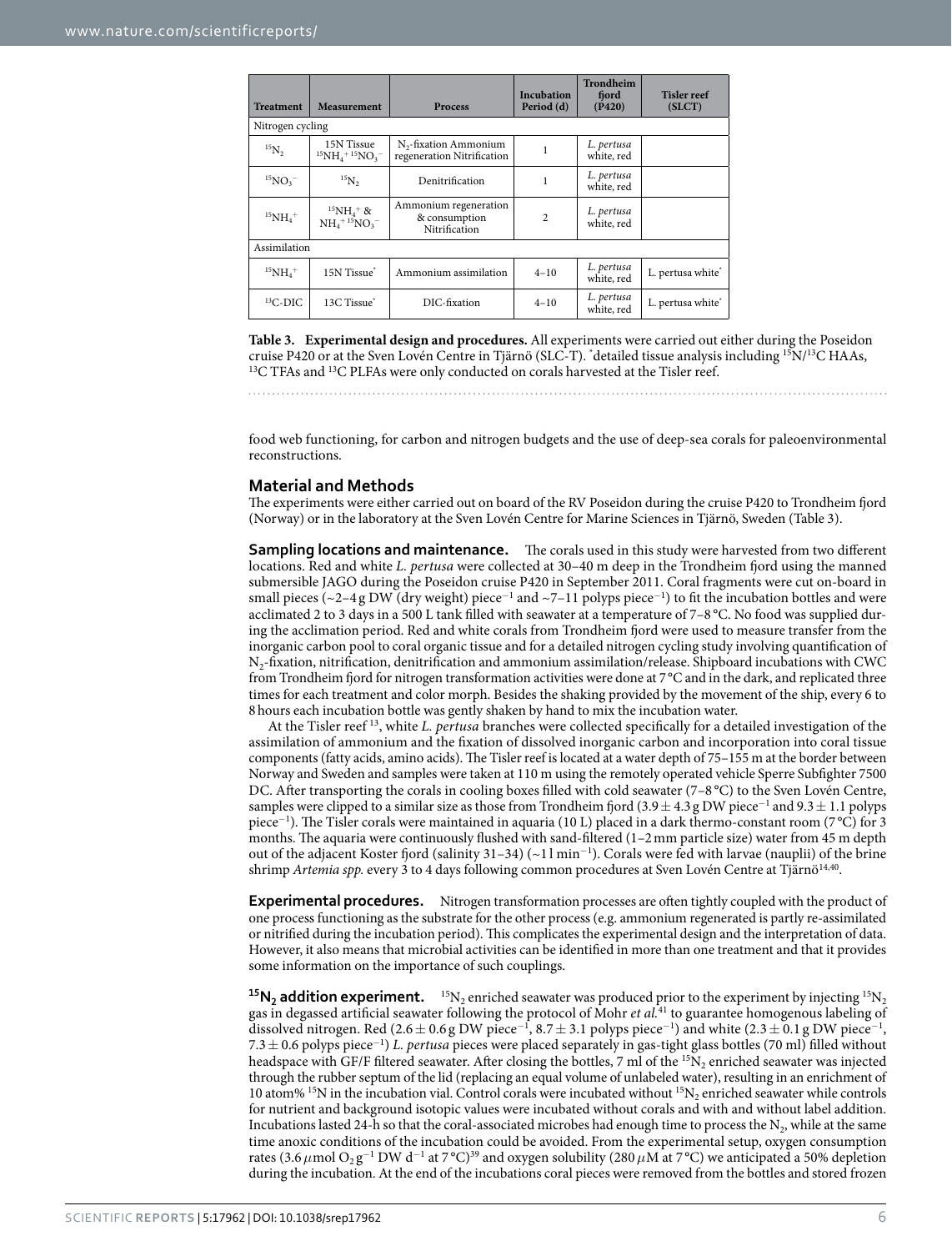for later analysis of <sup>15</sup>N in the host and symbiont tissue (net  $N_2$ -assimilation). The water was filtered, pooled per treatment (to obtain enough material for analysis) and stored frozen for analysis of nutrient concentrations and <sup>15</sup>N enrichment of ammonium and nitrate. The appearance of <sup>15</sup>N tracer in ammonium and nitrate pools reflects direct excretion of ammonium or regeneration of fixed nitrogen and subsequent nitrification [\(Fig. 1B\)](#page-1-0). Nitrification following nitrogen fixation reflects heterogeneous oxygen conditions.

**15NO3 <sup>−</sup> addition experiment.** Red (1.7± 0.6 g DW piece<sup>−</sup><sup>1</sup> , 3.5± 1.3 polyps piece<sup>−</sup><sup>1</sup> ) and white *L. pertusa* pieces (1.7 ± 0.7 g DW piece<sup>-1</sup>, 3.5 ± 1.3 polyps piece<sup>-1</sup>) were placed in gas tight glass bottles (70 ml) filled with GF/F filtered seawater enriched with two concentrations of <sup>15</sup>NO<sub>3</sub><sup>-</sup> (1  $\mu$ M, 3  $\mu$ M), because ambient concentrations and nitrogen transformation rates were not known beforehand. The control treatment (no coral) contained only filtered seawater or filtered seawater enriched with  $^{15}NO<sub>3</sub><sup>-</sup>$  at two concentrations and was incubated in parallel. A 24-h incubation period was chosen to give the coral enough time to process the  $15NO_3^-$  while avoiding anoxic conditions (see N<sub>2</sub>-fixation). Incubations were terminated by injection of HgCl<sub>2</sub> and bottles were stored upside down for analysis of  ${}^{15}N_2$ .

**5NH<sub>4</sub><sup>+</sup> addition experiment.** Red *L. pertusa* (3.7 ± 0.6 g DW piece<sup>-1</sup>, 11.3 ± 1.5 polyps piece<sup>-1</sup>) and white *L. pertusa* (4.4± 1.1 g DW piece<sup>−</sup><sup>1</sup> , 10.4± 2.5 polyps piece<sup>−</sup><sup>1</sup> ) were incubated in 250ml glass bottles filled with 200 ml GF/F filtered sea water enriched with  $^{15}NH_4^+$  at two different concentrations (1  $\mu$ M and 3  $\mu$ M above the 0.5*μ*M background). The control treatment (without coral) contained either filtered seawater or filtered seawater enriched with <sup>15</sup>NH<sub>4</sub><sup>+</sup> at the two different treatment levels. After incubation for 48-h corals were removed (the larger incubation bottles prevented low oxygen conditions), the water was filtered (GF/F) and frozen for further analysis of nutrients and <sup>15</sup>N-enrichment of  $NO_3^-$  and  $NH_4^+$ . The appearance of <sup>15</sup>N in the nitrate pool is due to nitrification. The change in ammonium concentration and isotopic enrichment of  $\mathrm{NH}_4^+$  were used to quantify ammonium production and consumption using an isotope dilution technique<sup>[19](#page-7-16)</sup>, originally developed for soils and coastal sediments. As with any isotope labeling technique applied to spatial heterogeneous systems, inferred rates may be biased by non-uniform label distributions.

**13C-DIC and 15NH4 <sup>+</sup> additions.** Ammonium assimilation and fixation of dissolved inorganic carbon were measured in CWC from Trondheim fjord during the cruise and from Tisler reef in the laboratory at Tjärnö ([Table 3\)](#page-5-0). During the cruise red and white *L. pertusa* samples from Trondheim fjord were placed separately in incubation chambers (4 L) filled with GF/F filtered sea water and maintained at 8 °C in a water bath. A stirrer in the middle of the chamber maintained water circulation. After a 12-hr period to acclimate from the transfer from the 500L maintenance to 4L experimental chamber,  $^{13}$ C-DIC and  $^{15}NH_4^+$  were added to the water to attain an enrichment of 30 atom% for both <sup>15</sup>N and <sup>13</sup>C. The treatment was replicated three times. Control corals were incubated in parallel without label addition for isotopic background measurements. Every 2.5 days, water was completely exchanged but for about 10% to maintain corals submerged, and new label was added. Incubations lasted for 4 to 10 days to determine the time scale of C and N incorporation into tissue. At the end of the incubation, corals were stored at −20 °C, freeze-dried and kept frozen for further analysis.

In the laboratory, white *L. pertusa* samples from Tisler reef were placed in incubation chambers (10 L) in a thermo-stated room at 7 °C. A motor-driven paddle on top of the chamber (2 rpm) maintained water circulation. Prior to the experiment, chambers were filled with 0.2*μ*m filtered seawater from 45 m depth out of the Koster fjord (salinity of 33, 7 °C). Three coral fragments were randomly selected and placed in a single chamber. After a 12-hr incubation to acclimate from the transfer from the maintenance to experimental chamber, <sup>13</sup>C-DIC and <sup>15</sup>NH<sub>4</sub><sup>+</sup> were added to the water to attain an 10 atom% enrichment for both substrates. The experiment was duplicated. Control corals were incubated in parallel without label addition for isotopic background measurements. After an incubation time of 4 days, coral samples were frozen at −20 °C, freeze-dried and stored frozen for further analysis.

**Chemical analyses.** Concentration and isotopic composition of dissolved  $N_2(^{28}N_2.^{29}N_2, ^{30}N_2)$  were determined in the headspace of the incubation bottle, after injection of He which replaced 5 ml of sample water and vigorous shaking, using a Thermo Electron Flash EA 1112 analyzer (EA) coupled to a Delta V isotope ratio mass spectrometer (EA-IRMS) as described in  $42$ .

 $\rm NH_4^+$  ,  $\rm NO_2^-$  and  $\rm NO_3^-$  concentration in water samples were determined using automated colorimetric techniques (precision  $NH_4^+ \pm 2\%$  SD,  $NO_2^-/NO_3^- \pm 3\%$  SD). The isotopic composition of  $NH_4^+$  and  $NO_3^-$  in the sample was determined in two steps<br>42. In the first step, MgO was added to the water sample to convert the<br>  $\rm NH_4^+$ to NH<sub>3</sub>, which was subsequently trapped on an acidified (H<sub>2</sub>SO<sub>4</sub>) GF/D filter packed between two Teflon filters floating on the sample surface. In the second step, the remaining  ${\rm NO_3^-}$  was converted to  ${\rm NH_4^+}$  by the addition of Devarda's Alloy, which was then again trapped on an acidified GF/D filter package as in step one. Finally, both filters were measured for their isotopic composition by EA-IRMS.

For isotope analysis of coral tissues, frozen corals were freeze-dried, weighed and homogenized by grinding with a ball mill for 20seconds (MM 2000, Retsch, Haan, Germany). A subsample (~30mg) of ground coral material was decalcified by stepwise acidification with 12M HCl until complete carbonate removal. The remaining organic fraction (tissue + organic skeleton matrix) was measured for C and N concentration and isotopic composition by EA-IRMS. The <sup>13</sup>C incorporation into the skeleton was determined following<sup>[43](#page-8-13)</sup>.

Coral samples from Tisler Reef were also analyzed for tracer incorporation into total fatty acids (TFA), phospholipid-derived fatty acids (PLFA) and hydrolysable amino acids (HAAs). TFAs were extracted from 0.7g of grounded coral with a modified Bligh and Dyer method. The PLFA fraction of the total fatty acid extract was separated by silica column (Merck Kieselgel 60)<sup>44</sup>. The TFA and PLFA extracts were derivatized by mild alkaline transmethylation to obtain fatty acid methyl esters (FAME). Preparation of methyl esters was carried out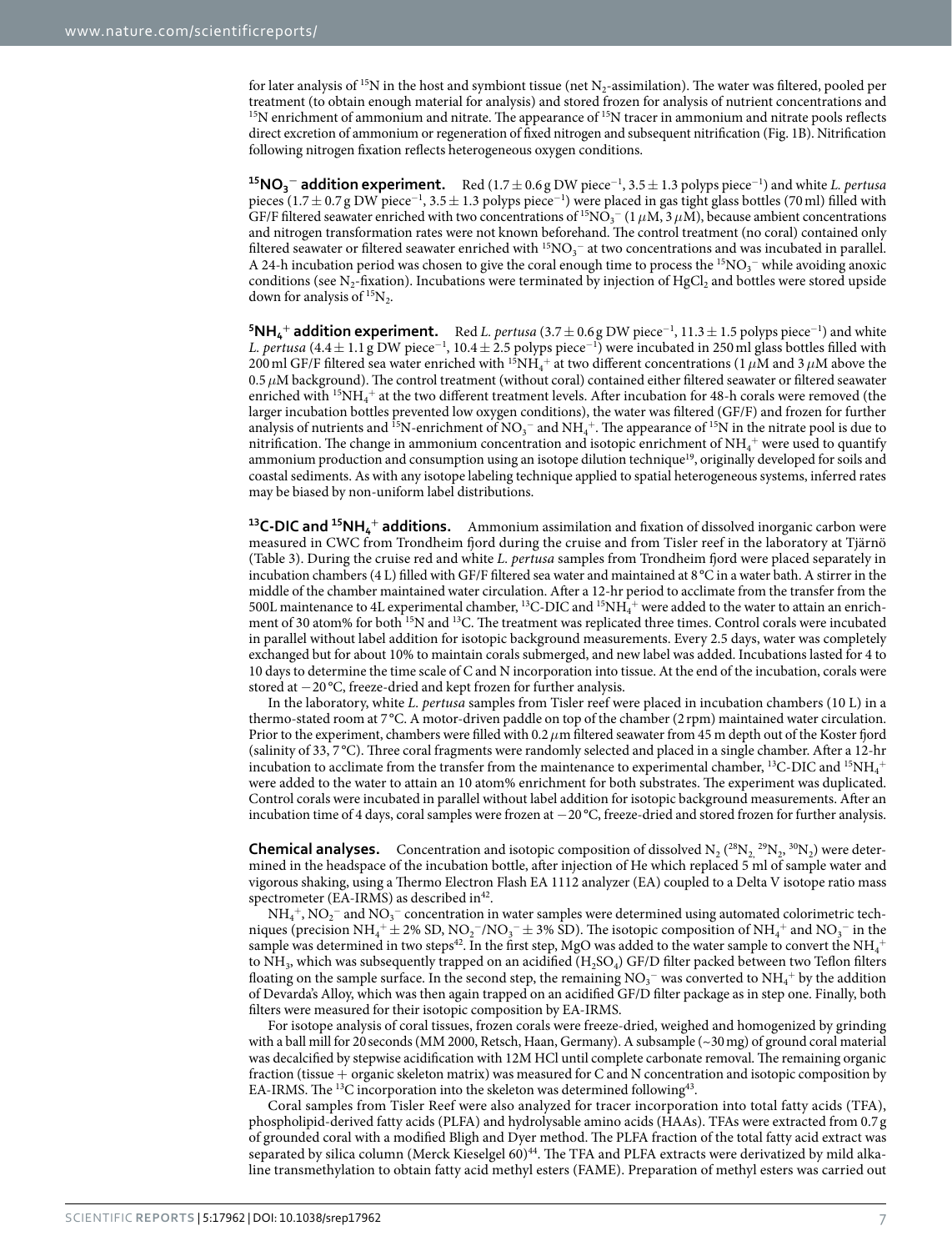followin[g44](#page-8-14)[,45](#page-8-15). Concentration and carbon isotopic composition of individual TFAs and PLFAs were measured on a gas-chromatograph combustion-interface isotope-ratio mass spectrometer (GC-c-IRMS[\)45.](#page-8-15)

Hydrolyzable amino acids were extracted and analyzed using a modified protocol<sup>46</sup>. Ground coral samples were first decalcified by repeated addition of 12M HCl drops. The remaining material was then hydrolyzed in 6M HCl at 110 °C for 20h and purified by cation exchange chromatography (Dowex 50WX8 resin). HAAs were derivatized with isopropanol and pentafluoropropionic anhydride and analyzed by GC-c-IRMS for individual AAs concentrations and 13C and 15N enrichment.

**Calculations.** The processing rates/ uptake rates of 15N or 13C are presented as total N or C processed per gram of DW ground coral. The excess <sup>15</sup>N or <sup>13</sup>C is calculated from the difference in heavy isotope fraction (F) between sample and background multiplied by the quantity of nitrogen or carbon<sup>45[,47](#page-8-17)</sup>: excess = (F<sub>sample</sub> – F<sub>backgroung</sub>) × (ng of N or C in sample), where  $F = R/(R + 1)$  and the isotope ratio R is calculated directly from the measured  $\delta^{15}$ N or  $\delta^{13}$ C. In order to convert the <sup>15</sup>N and <sup>13</sup>C processing rates to total rates, they were multiplied by the <sup>15</sup>N [i.e.,  ${}^{15}$ N/( ${}^{15}$ N+ ${}^{14}$ N)] or  ${}^{13}$ C [i.e.,  ${}^{13}$ C/( ${}^{13}$ C+ ${}^{12}$ C)] fraction of the respective substrate at the start of the incubation, but for the ammonium regeneration data. These were estimated from the concentration and isotopic enrichment of NH $_4^+$  using the isotopic dilution model<br>19, which allows estimation of gross and net  $\rm NH_4^+$  production and consumption rates. For the nitrification rate measurements, the  $^{15}N$  enrichment of the total  $NH_4^+$  pool was influenced by strong  $\rm NH_4^+$  production during the incubations. To compensate for the resulting isotopic dilution, we used the average  $^{15}N$  enrichment of the NH<sub>4</sub><sup>+</sup> pool during the incubation period that was calculated from the start value (calculated from natural  $^{14}\rm NH_4^+$  concentrations and added  $^{15}\rm NH_4^+$  addition) and the end value (directly measured in the extracted  $\rm NH_4^+$ ). Nitrification and denitrification rates determined for coral incubations were corrected for incubation water activity by subtracting the rates obtained from the control incubations. All results are reported as average  $\pm$  SD. Differences were tested with ANOVA or Kruskal-Wallis if criteria for ANOVA were not met.

#### **References**

- <span id="page-7-0"></span>1. Fiore, C. L., Jarett, J. K., Olson, N. D. & Lesser, M. P. Nitrogen fixation and nitrogen transformations in marine symbioses. *Trends Microb*. **18,** 455–463 (2010).
- <span id="page-7-1"></span>2. Radecker, N., Pogoreutz, C., Voolstra, C. R., Wiedenmann, J. & Wild, C. Nitrogen cycling in corals: the key to understanding holobiont functioning? *Trends Microb*. **23,** 490–497 (2015).
- <span id="page-7-21"></span>3. Lesser, M. P., Mazel, C. H., Gorbunov, M. Y. & Falkowski, P. G. Discovery of symbiotic nitrogen-fixing cyanobacteria in corals. *Science* **305,** 997–1000 (2004).
- <span id="page-7-22"></span>4. Lesser, M. P. *et al.* Nitrogen fixation by symbiotic cyanobacteria provides a source of nitrogen for the scleractinian coral Montastraea cavernosa. *Mar. Ecol. Progr. Ser.* **346,** 143–152 (2007).
- <span id="page-7-2"></span>5. Wafar, M., Wafar, S. & David, J. J. Nitrification in reef corals. *Limnol. Oceanogr.* **35,** 725–730 (1990).
- <span id="page-7-3"></span>6. O'Neil, J. M. & Capone, D. G. in *Nitrogen in the Marine Environment*, (eds Capone, D. G. *et al.*) 949–989, Elsevier (2008).
- <span id="page-7-4"></span>Cardini, U., Bednarz, V. N., Foster, R. A. & Wild, C. Benthic N<sub>2</sub> fixation in coral reefs and the potential effect of human-induced environmental change. *Ecol. Evol*., **4,** 1706–1727 (2014).
- <span id="page-7-5"></span>8. Roberts, J. M., Wheeler, A. J. & Freiwald A. Reefs of the deep, The biology and geology of cold-water coral ecosystems. *Science* **312,** 543–547 (2006).
- <span id="page-7-6"></span>9. Davies, A. J. & Guinotte, J. M. Global Habitat Suitability for Framework-Forming Cold-Water Corals. *PLOS One* **6.** e18483; doi: 10.1371/journal.pone.0018483 (2011).
- <span id="page-7-7"></span>10. Roberts, J. M. & Cairns, S. D. Cold-water corals in a changing ocean. *Cur. Op. Env. Sust*. **7,** 118–126 (2014).
- <span id="page-7-8"></span>11. van Oevelen, D. *et al.* The cold-water coral community as a hot spot for carbon cycling on continental margins: A food-web analysis from Rockall Bank (northeast Atlantic). *Limnol. Oceanogr.* **54,** 1829–1844 (2009).
- <span id="page-7-9"></span>12. Cathalot, C. *et al.* Cold-water coral reefs and adjacent sponge grounds: Hotspots of benthic respiration and organic carbon cycling in the deep sea. *Front. Mar. Sci*. **2,** 37. doi: 10.3389/fmars.2015.00037 (2015).
- <span id="page-7-10"></span>13. Lavaleye, M. *et al.* Cold-water corals on the Tisler reef: Preliminary observations on the dynamic reef environment. *Oceanogr*. **22,** 76–84 (2009).
- <span id="page-7-11"></span>14. Mueller, C. E., Larsson, A. I., Veuger, B., Middelburg, J. J. & van Oevelen, D. Opportunistic feeding on various organic food sources by the cold-water coral Lophelia pertusa. *Biogeosciences* **11,** 123–133 (2014).
- <span id="page-7-12"></span>15. Khripounoff, A. *et al.* Deep cold-water coral ecosystems in the Brittany submarine canyons (Northeast Atlantic): Hydrodynamics, particle supply, respiration, and carbon cycling. *Limnol. Oceanogr.* **59,** 87–98 (2014).
- <span id="page-7-13"></span>16. Maier, C. *et al.* Dynamics of nutrients, total organic carbon, prokaryotes and viruses in onboard incubations of cold-water corals. *Biogeosciences* **8,** 2609–2620 (2011).
- <span id="page-7-14"></span>17. Maier, C., Hegeman, J., Weinbauer, M. G. & Gattuso, J. P. Calcification of the cold-water coral Lophelia pertusa under ambient and reduced pH. *Biogeosciences* **6,** 1671–1680 (2009).
- <span id="page-7-15"></span>18. Findlay, H. S. *et al.* Fine-scale nutrient and carbonate system dynamics around cold-water coral reefs in the northeast Atlantic. *Sci. Rep.* **4,** 3671 doi: 10.1038/srep03671 (2014).
- <span id="page-7-16"></span>19. Blackburn, T. H. & Henriksen, K. Nitrogen cycling in different types of sediments from Danish waters. *Limnol. Oceanogr.* **28,** 477–493 (1983).
- <span id="page-7-17"></span>20. Van Gaever, S. L. *et al.* Trophic specialisation of metazoan meiofauna at the Hayenkon Mosby Mud Volcano: fatty acid biomarker isotope evidence. *Mar. Biol.* **156,** 1289–1296 (2009).
- <span id="page-7-18"></span>21. Wegley, L., Edwards, R., Rodriguez-Brito, B., Liu H. & Rohwer, F. Metagenomic analysis of the microbial community associated with the coral Porites astreoides. *Environ. Microb*. **9,** 2707–2719 (2007).
- <span id="page-7-19"></span>22. Neulinger, S. C., Jarnegren, J., Ludvigsen, M., Lochte, K. & Dullo, W.-C. Phenotype-Specific Bacterial Communities in the Cold-Water Coral Lophelia pertusa (Scleractinia) and Their Implications for the Coral's Nutrition, Health, and Distribution. *Appl. Environ. Microb.* **74,** 7272–7285 (2008).
- <span id="page-7-20"></span>23. Kellogg, C. A., Lisle, J. T. & Galkiewicz, J. P. Culture-Independent Characterization of Bacterial Communities Associated with the Cold-Water Coral Lophelia pertusa in the Northeastern Gulf of Mexico. *Appl. Environ. Microb*. **75,** 2294–2303 (2009).
- <span id="page-7-23"></span>24. Urdaci, M. C., Stal, L. J. & Marchand, M. Occurrence of nitrogen fixation among Vibrio spp. *Arch. Microb*. **150,** 224–229 (1988).
- <span id="page-7-24"></span>25. Wild, C. *et al.* Organic matter release by cold water corals and its implication for fauna-microbe interaction. *Mar. Ecol. Prog. Ser.* **372,** 67–75 (2008).
- <span id="page-7-25"></span>26. Buhl-Mortensen, P. Aquarium observations on the deep-water coral *Lophelia pertusa* (L., 1758) (scleractinia) and selected associated invertebrates. *Ophelia* **54,** 83–104 (2001).
- <span id="page-7-26"></span>27. Swingley, W. D. *et al.* The complete genome sequence of Roseobacter denitrificans reveals a mixotrophic rather than photosynthetic metabolism. *J. Bacter*. **189,** 683–690 (2007).